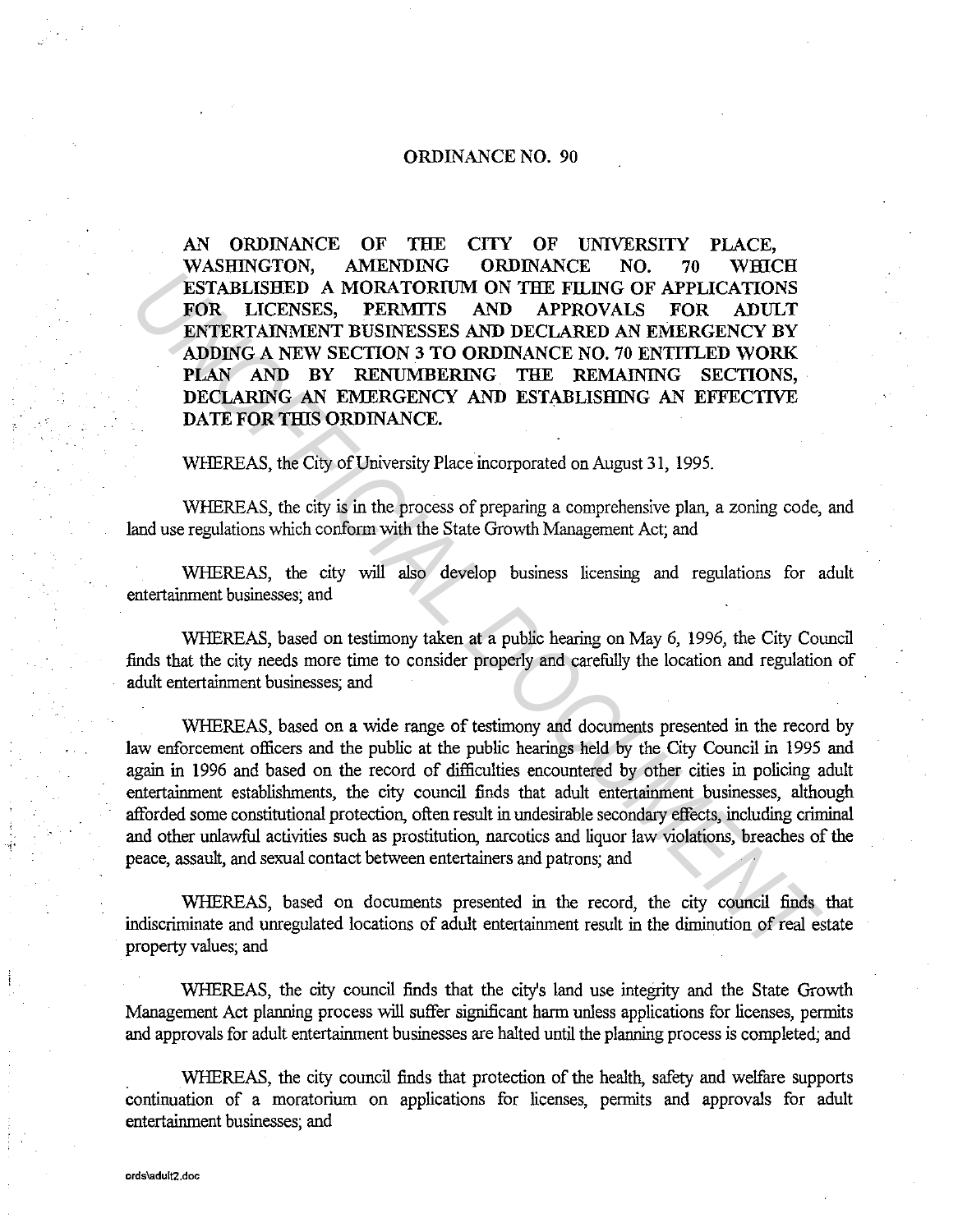WHEREAS, RCW 35A.63.220 authorizes the city both to impose and continue a moratorium on development permits and approvals for adult entertainment businesses; now, therefore

THE CITY COUNCIL OF THE CITY OF UNIVERSITY PLACE, WASHINGTON, DOES ORDAIN AS FOLLOWS:

Section 1. Amending Ordinance No. 70 by adding a new Section 3 Work Plan. Ordinance No. 70 is hereby amended by adding a new Section 3 Work Plan as follows:

Staff and the Planning Commission began work on the Comprehensive Plan update under the State Growth Management Act in March, 1996 pursuant to a schedule approved by the City Council on December 20, 1995. They will develop recommendations on the Land Use, Community Character, Housing, and Parks and Open Space Elements of the Comprehensive Plan for consideration by the City Council in January, 1997. Work includes developing policies, a Parks, Open Space and Recreation Master Plan, and land use designations to determine where different uses, including adult entertainment should be located. After establishing locational criteria, staff will conduct research and draft zoning regulations for adult entertainment. City Council will consider the zoning regulations in March, 1997 after completion of the public and environmental review process. Staff will also develop business licensing regulations for adult entertainment businesses including performer and manager licenses. Section 1. Amending Ordiname No. 70 by adding a new Section 3 Work Plancharce No. 70 is hereby amended by adding a new Section 3 Work Plan as follows:<br>
Scaff and the Planching Commission began work on the Comprehensive Pla

Section 2. Renumbering Section 3 Severability and Section 4 Effective Date of Ordinance No. 70. Section 3 Severability and Section 4 Effective Date of Ordinance No. 70 are hereby renumbered to be Sections 4 and 5, respectively.

Section 3. Severability. If any section, sentence, clause or phrase of this ordinance shall be held to be invalid or unconstitutional by court of competent jurisdiction, such invalidity or unconstitutionality shall not effect the validity or constitutionality of any other section, sentence, clause or phrase of this ordinance.

Section 4. Effective Date. This ordinance, passed by a majority plus one of the whole membership of the city council as a public emergency ordinance necessary for the protection of the public health, public safety, public property, or public peace, shall be effective immediately upon its passage.

PASSED BY THE CITY COUNCIL ON MAY 6, 1996

Mavor Ron Williams